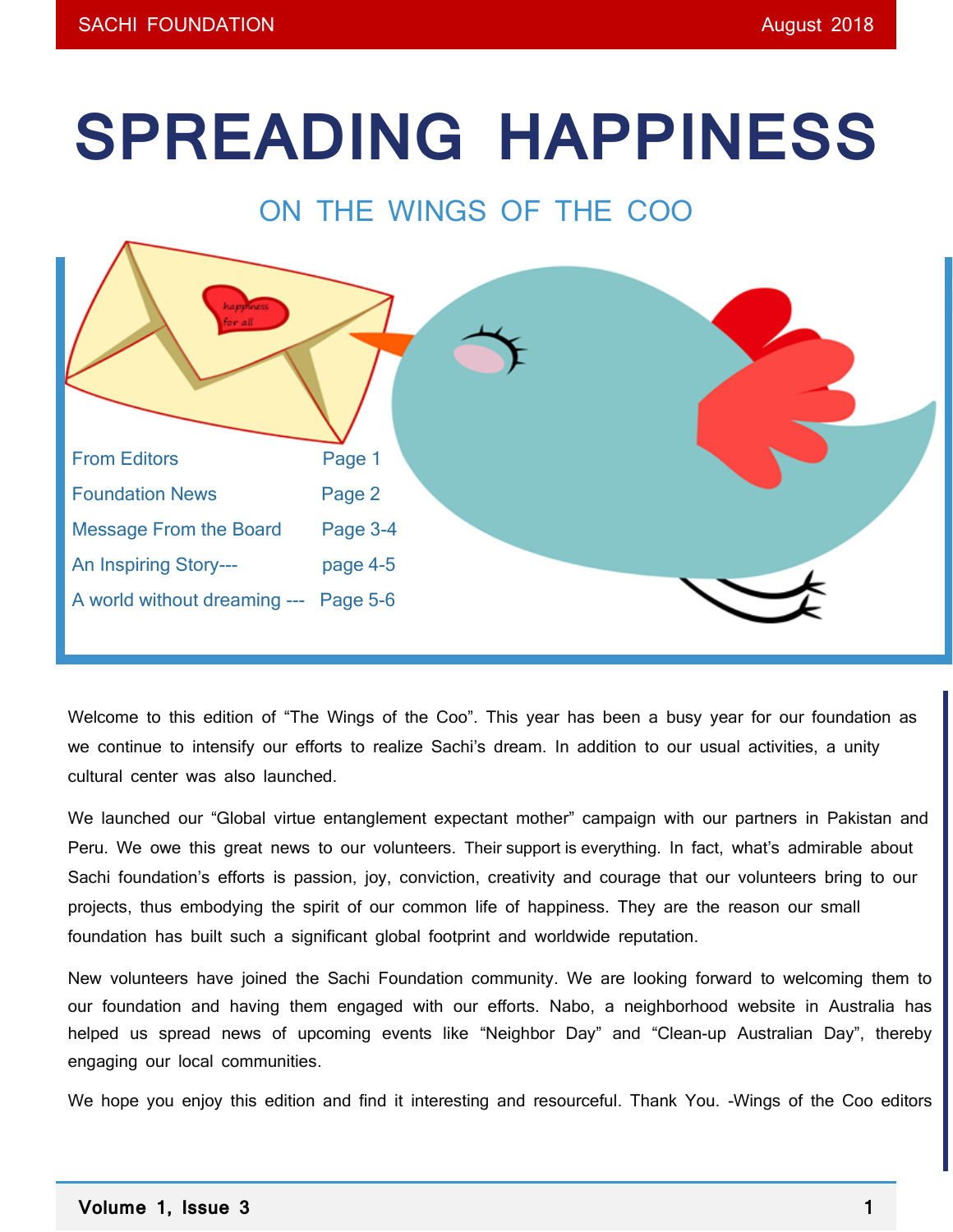

Volunteer meeting

Clean Up Australia Day **Tea Cermoney** 

## Foundation news

Hello and welcome to the third edition of the "Wings of the Coo". We have significant happenings and news that we would like to share with you.

Our regular clean up days have been successful events thanks to our volunteers who come and support our efforts to build on the traditional Australian culture and dreaming manifest.

Our sponsored "Tennen Saien Community Garden" in Ichikawa has regular meetings, market stalls having great fun together.

In Pakistan, Resource Centre for Development Alternative (RCDA) is doing an excellent job promoting our expectant mother projects.

In October 2017, we participated in the celebration of the Birth of the Twin Manifestations with a Japanese Tea ceremony and devotional meetings.

In November 2017, we supported the World's greatest shave with our wonderful volunteer, Misa taking part with the support of the St Columban's college in Caboolture. She collected \$3338 towards the Leukaemia Foundation.

In January 2018, MORE Junior and Global Conversation School in Fukusaki received funding for incorporating the virtue clustering within their curriculum.

In March 2018, we initiated the phase I of our expectant mother program.

In June 2018, we won YOU award for our regular bimonthly "Clean Up Australia day".

In July 2018, we launched our expectant mother phase II program.

In September 8, 2018, we will have our marquee in Brisbane Matsuri Festival. Our marquee will assist us to promote our activities and accomplishments within the wider celebrating community.

In September 9, 2018, our sponsored research work on the global integration logistics systems will be presented in an International conference.

We offer prayers for the health and recovery of our cherished president Mr Oda and volunteer coordinator Ms Ryoko Sakamoto who are unwell.

Wishing you all the happiest and the best times ahead. Sachi Foundation Management team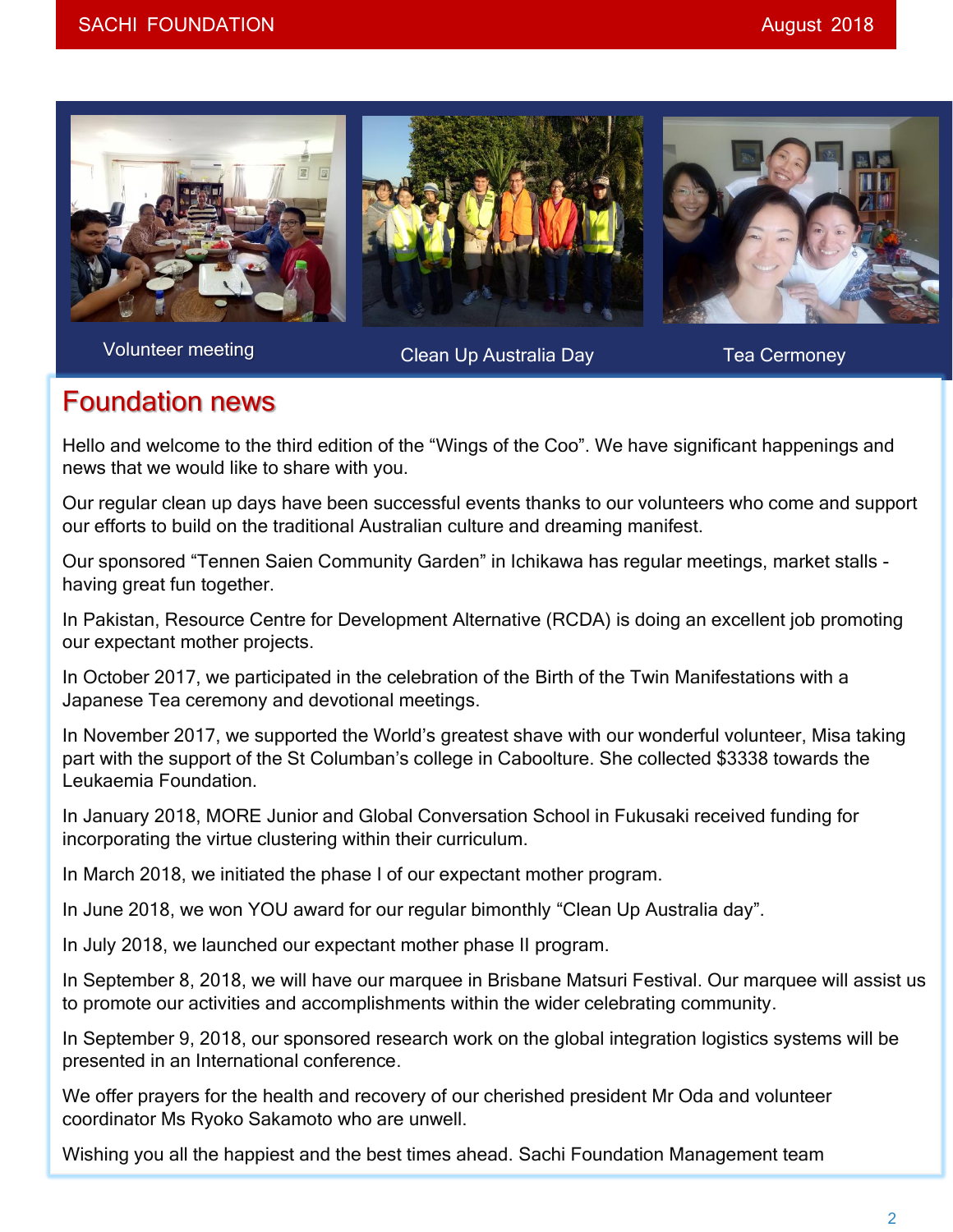3

## Message from the board

Dear Co-workers,

On behalf of the board, we would like to thank all of you who have contributed to our success. Sachi Foundation collaborates with many similar minded organizations to spread happiness. Our Partnerships with RCDA and Unity Language centers have helped us greatly. Their enabling capabilities are crucial for the advancement of our mission and realization of Sachi's dream. So, let's see how 2018 really measured up with the best of our combined lines of efforts.

#### Research:

We discovered a whole new set of treasure troves of guidance from the Universal House of Justice to weave our discourse on "one common happiness for all". We now have gripping action research on global integration systems. Our foundation has sponsored the publication of significant number of journals and conference papers reaching to the global level policy recommendation and are still sponsoring more research efforts around the topics of global integration of "cultural festival states", "economy", "urban", "transport", "logistics", etc.

The board is hopeful that these efforts and learnings will keep the discourse communities preoccupied over the course of years and decades to come.

#### Twin Manifestation Self-Similar Festival Celebration

We celebrated the global cultural and civilization self-similar events of the Twin Manifestation Birth with the reverence, hospitality and respect of Tea Ceremony and devotional meeting to extend our celebration into a broad platform of working together, joining efforts and sharing dreams- having lots of fun.

#### Tuition Lines of Effort,

At this stage, this is a segmented effort only happening for a limited number of clusters. This project has a start and end points.

We provided ten hours of tuition grant to help a student and his family. This funding enables him to complete his English language learning. We send our congratulations to him, his family and MORE Junior and Global English school.

#### Unity Cultural Center

We provided funding for a new cultural center as a ray of effort. The aim of the center is to formalize and expand our commitment to remove barriers in communication between different races and cultures.

In this center, we build, promote and safeguard discourses that connect the competency-based standards and skill sets of the science and technology faculties with the clustering and entanglements of the virtue sets and the hubs of efforts of the cultural festival states. In addition, these works have been coherently integrated with the essential core curriculum standards. This center will manage our directory of the Cultural Festival States. The center is hosted by our partner the unity language center.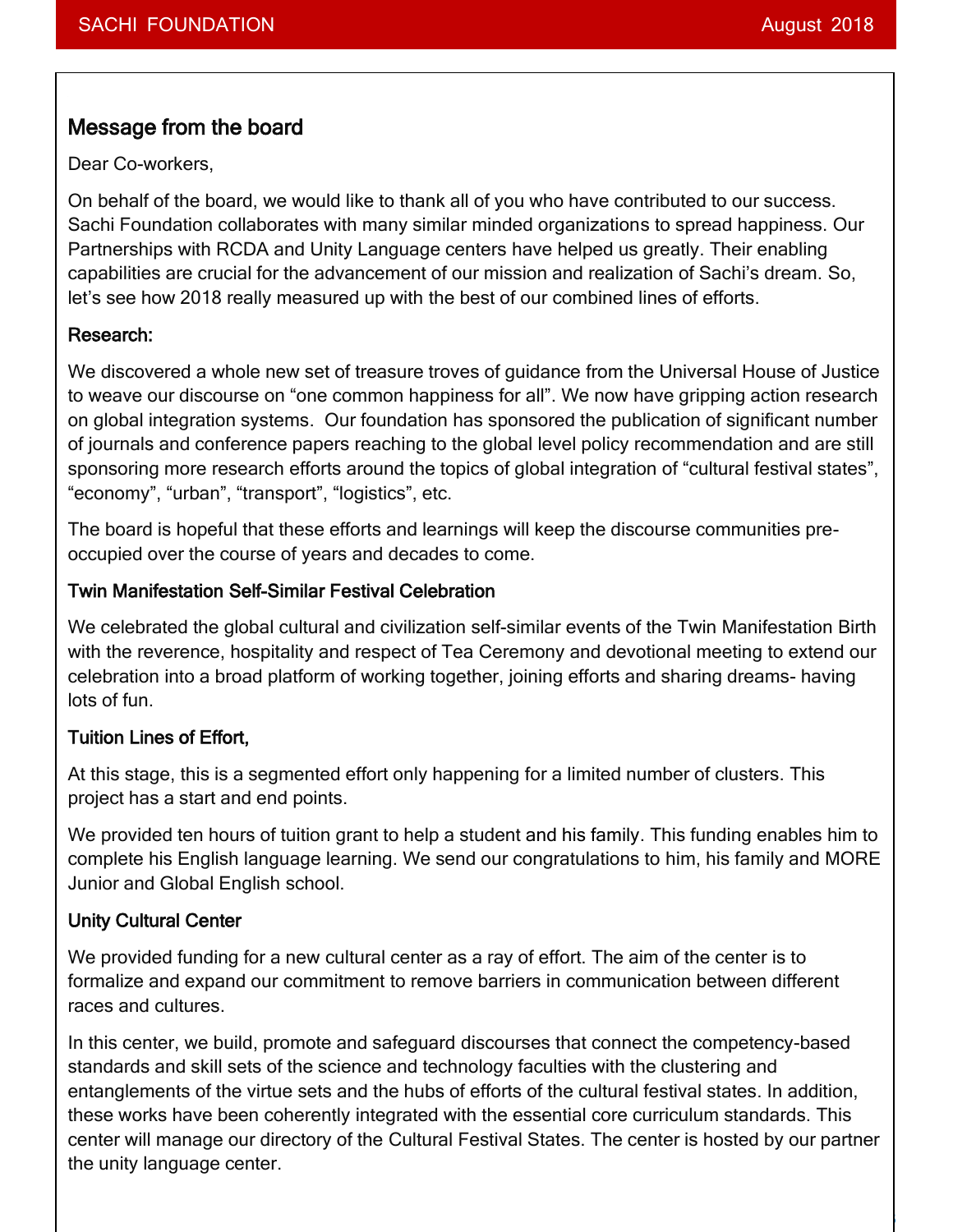#### Mikoshi, Yatai Tomorrow Together Project,

The board is committed in this line of effort and we have devoted a significant amount of finances and resources into this project. We know that it will enhance our experience of happiness for all by reflecting the festival lines of effort related to the coherence of the whole.

So far, we have significantly advanced into the logistic parts of the plan. Preparation is so vital to the success of this lines of effort.

#### Expectant Mother Empowerment Project

Virtues can be entangled in multiple ways. Our expectant mother project is a tale-tale interaction of virtues that includes all these paths. It is absolutely a privilege to be able to work with RCDA in Pakistan and with our partner in Peru in this project. We have high hopes to incorporate this project into the global framework for action and its lines of effort.

Dear friends, we are very excited to walk together in these paths of service and we love to hear any recommendations or suggestions that further improve our organization. Thank you all.

The Sachi Foundation's Board

## An inspiring story from our partner RCDA to share with friends.

With the support of Sachi Foundation, developed flyer of prayer for expectant mother were used in our neighborhood.

I delivered this flyer to many expectant mothers during my home visits and as I was walking down to my neighbourhood and by chance I met a semi-literate woman friend who often consulted me about her reproductive health issues. We greeted each other and got to know that she is going to visit the doctor. I asked her what is the problem and she whispered me that she is on the way to abort her early pregnancy. She was very upset because this is going to be her sixth child. Now she has the permission of her husband for this Abortion.

On the corner of the road, I did a specific meaningful conversation about the existence of her unborn soul and encouraged her to go back to home and wait until tomorrow so that we can discuss this matter in detail. I asked her to tell your husband that at the moment I want to ponder more about this matter. So, the next morning, I reached her home and shared with her about the side effects of Abortion at spiritual, psychological and physical levels. Then I gave her the flyer and encouraged her to recite that prayer and meditate daily. From time to time I made home visits to them and prayed and consulted together.

Meanwhile, she has given a birth to that pure soul and I am happy to share with you the picture of this one month old baby girl Ms. Bisma on my lap taken today at her home. Actually, the conventional doctors-hospital wanted to operate the mother and asked her husband to manage finding bottles of blood but thanks God that she has managed to go through easy birthing (natural delivery) process.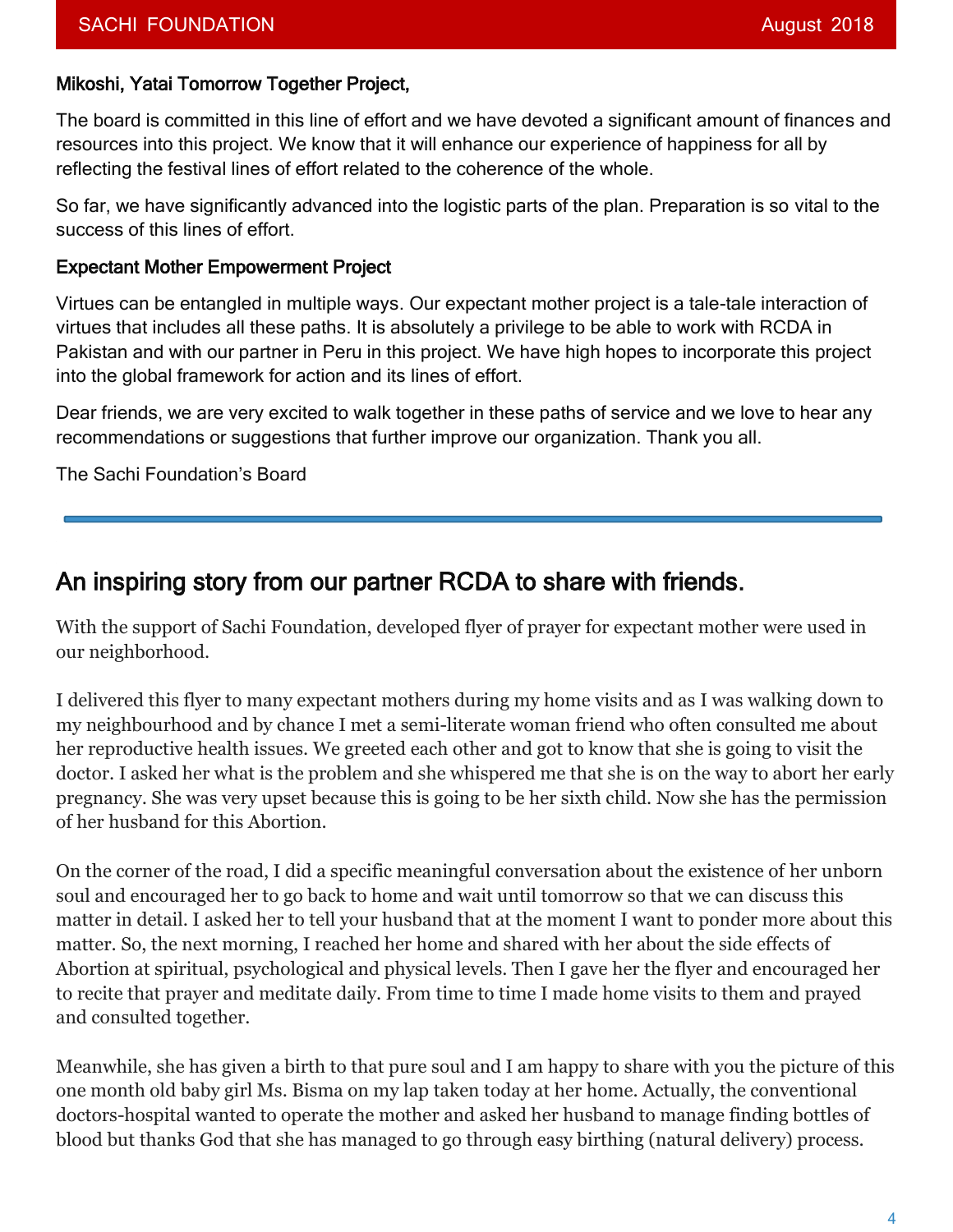#### SACHI FOUNDATION **August 2018**

The baby girl is on Exclusive Breastfeeding and the family is enjoying the presence of this new-comer. The mother is now taking interest in the Billings Ovulation Method of Natural Fertility Regulation as the natural family planning choice. I hope that the husband will cooperate with her to make it a success.

Congratulations to all of us and together, we can make the world a better place for everyone. Nazli,

Expectant Mother Project Coordinator



### **A world without dreaming of happiness for all is not a sustainable world.**

Returning to the common themes, "Are you dreaming of happiness for all? Is there, an objective reality that our happiness dreams can be connected? If so, what is that it makes a community happy?

It seems that one of the biggest barriers to the worldwide spread of happiness is the poor quality of the community culture and ways of celebrating their achievements. The quality of the culture not only impacts how community members interact with each other but how community members see their realities and are able to reach to the totality of effort and capture the creative divine sparks together. Cultivating a virtue in the community and generating a new culture even when the community does not see a need for it or even dream of it, is the most courageous thing members of a community can possibly do. Therefore, it is so important to hear the two calls to success and prosperity of Abdu'l-Baha.

"Two calls to success and prosperity are being raised from the heights of the happiness of mankind, awakening the slumbering, granting sight to the blind, causing the heedless to become mindful, bestowing hearing upon the deaf, unloosing the tongue of the mute and resuscitating the dead.

The one is the call of civilization, of the progress of the material world. This pertaineth to the world of phenomena, promoteth the principles of material achievement, and is the trainer for the physical accomplishments of mankind. It compriseth the laws, regulations, arts and sciences through which the world of humanity hath developed; laws and regulations which are the outcome of lofty ideals and the result of sound minds, and which have stepped forth into the arena of existence